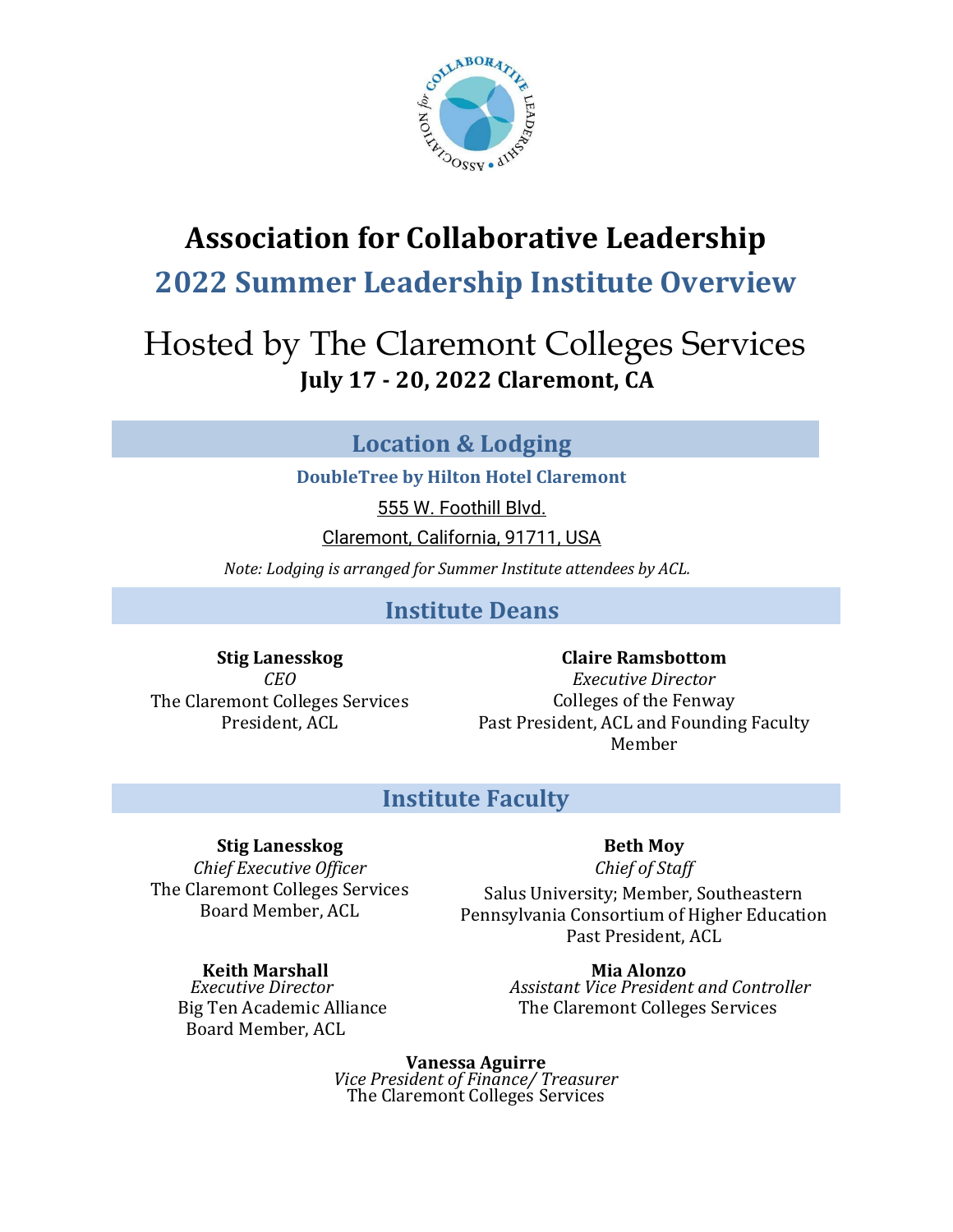Overview and Agenda

|                  | <b>Sunday, July 17, 2022</b>                                                                                      |  |  |
|------------------|-------------------------------------------------------------------------------------------------------------------|--|--|
| $3:30 - 6:00$ pm | <b>Institute Check-in and Registration</b>                                                                        |  |  |
| $4:30 - 5:30$ pm | Facilitators meet to review plans for the Institute<br>Claremont                                                  |  |  |
| $6:00 - 9:00$ pm | <b>Reception and Dinner</b>                                                                                       |  |  |
|                  | Welcome<br><b>Stig Lanesskog</b><br>ACL President and 2022 Institute Host<br>CEO, The Claremont Colleges Services |  |  |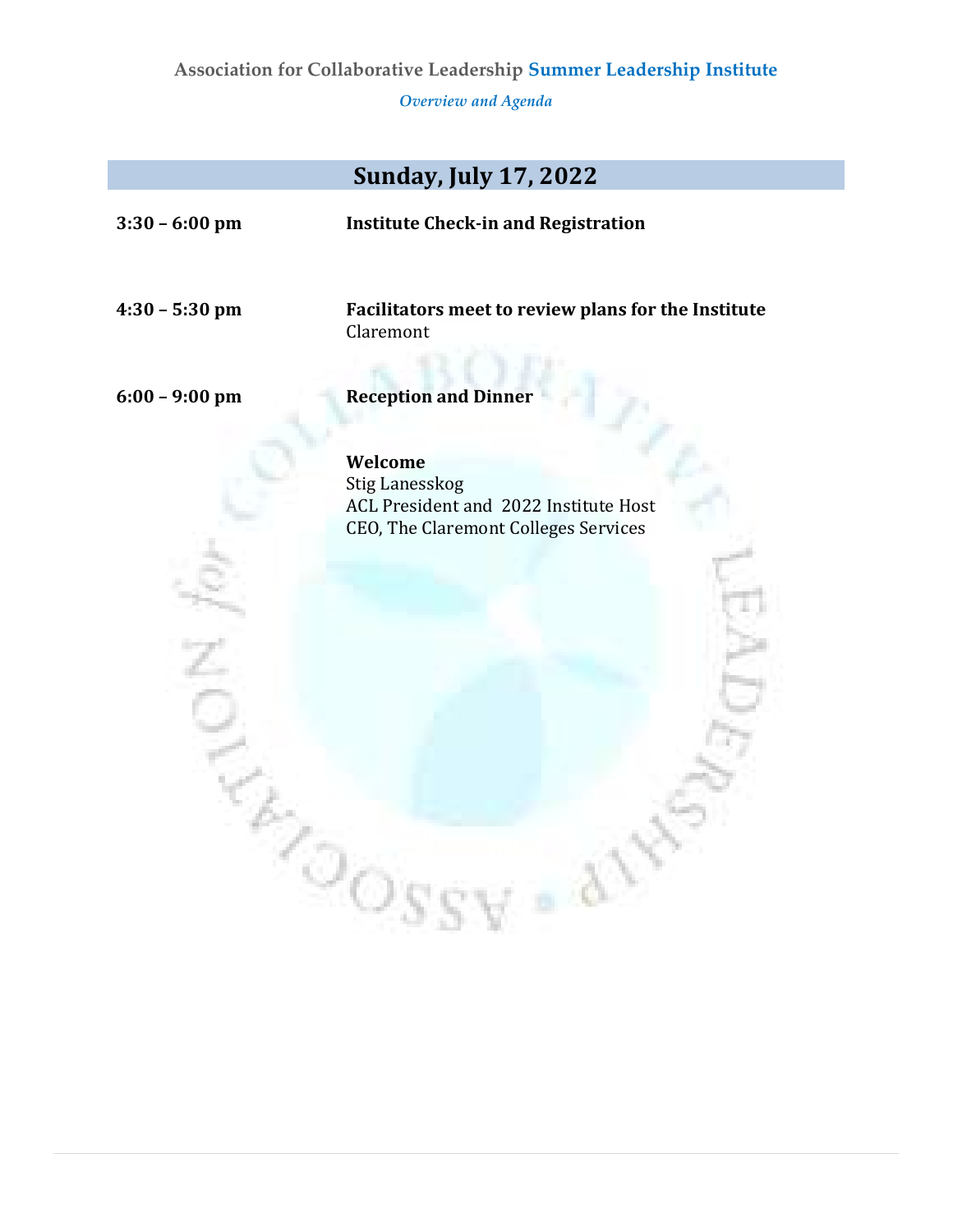Overview and Agenda

# Monday, July 18

| <b>Breakfast at hotel</b> |  |
|---------------------------|--|
|---------------------------|--|

| $9:00 - 9:10$ am      | <b>Welcome and Orientation to the Institute</b>                                  |
|-----------------------|----------------------------------------------------------------------------------|
| $9:10 - 10:00$ am     | <b>Introductory Session</b><br><b>Stig Lanesskog</b>                             |
| $10:00 - 10:15$ am    | <b>Introduction to Capstone Project</b><br>Keith Marshall                        |
| $10:15 - 10:30$ am    | <b>Break and Refreshments</b>                                                    |
| 10:30 am $- 12:20$ pm | <b>Session One: Consortial Leadership Overview</b><br>Facilitator: Elizabeth Moy |
| $12:30 - 1:45$ pm     | Lunch                                                                            |
| $1:45 - 3:00$ pm      | <b>Session Two: Strategic Planning</b><br><b>Stig Lanesskog</b>                  |
| $3:00 - 3:15$ pm      | <b>Break and Refreshments</b>                                                    |
| $3:15 - 4:45$ pm      | <b>Session Two</b> (continued)                                                   |
| $4:45 - 5:00$ pm      | <b>Capstone Worksheet</b>                                                        |
| $5:15 - 5:30$ pm      | <b>Group Photo</b>                                                               |
| $5:30 - 6:00$ pm      | <b>Facilitator's Meeting</b>                                                     |
| $6:30$ pm             | <b>Group Dinner</b>                                                              |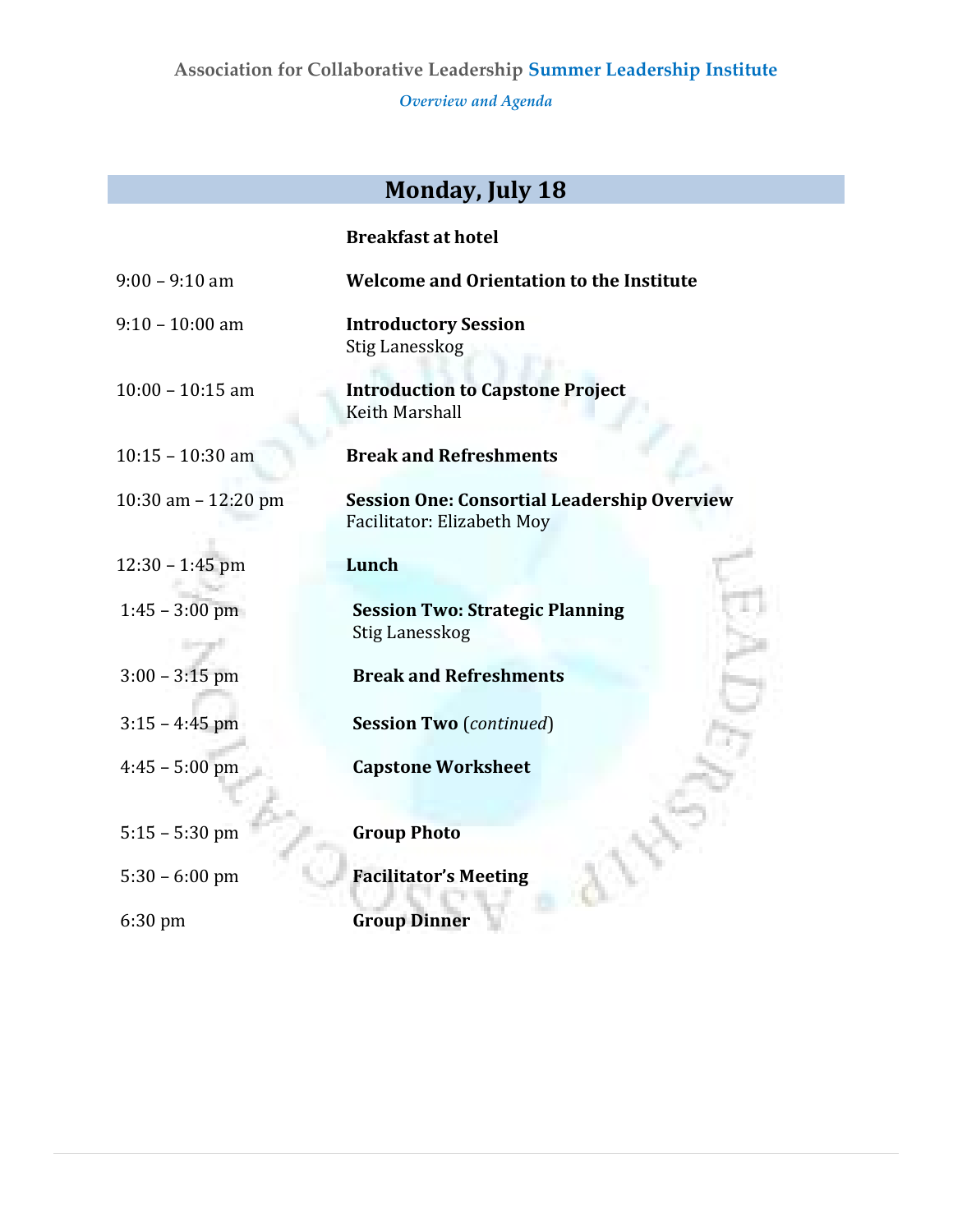Overview and Agenda

## Tuesday, July 19

|                       | <b>Breakfast at hotel</b>                                                                                                                   |
|-----------------------|---------------------------------------------------------------------------------------------------------------------------------------------|
| $8:30 - 10:15$ am     | <b>Session Three: Collaboration, Leadership, Governance</b><br>and Vision<br>Facilitator: Claire Ramsbottom                                 |
| $10:15 - 10:30$ am    | <b>Break and Refreshments</b>                                                                                                               |
| 10:30 am $- 12:05$ pm | <b>Session Three</b> (continued)                                                                                                            |
| $12:05 - 1:30$ pm     | Lunch                                                                                                                                       |
| $1:30 - 2:30$ pm      | <b>Session Four: Communicating Within and About the</b><br><b>Consortium - Strategies and Tactics</b><br><b>Facilitator: Keith Marshall</b> |
| $2:30 - 3:00$ pm      | <b>Break and Refreshment</b>                                                                                                                |
| $3:00 - 4:00$ pm      | <b>Session Four (continued)</b>                                                                                                             |
| $4:00 - 4:30$ pm      | <b>Capstone Worksheet</b>                                                                                                                   |
| $4:45 - 5:30$ pm      | <b>Facilitator's Meeting</b>                                                                                                                |
| 6:00 pm               | <b>Depart for Dinner and Evening Activity</b>                                                                                               |
|                       |                                                                                                                                             |